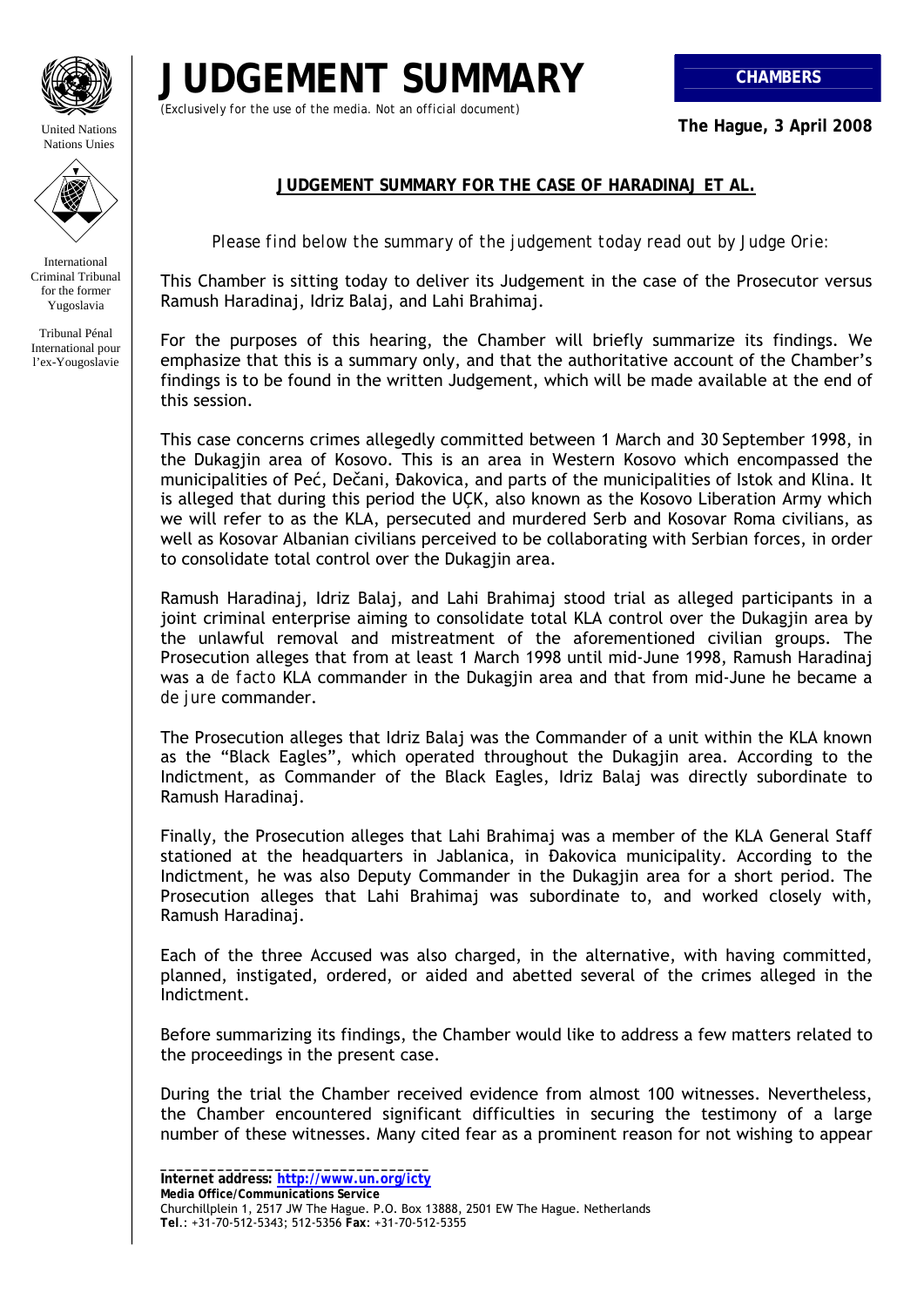before the Chamber to give evidence. In this regard, the Chamber gained a strong impression that the trial was being held in an atmosphere where witnesses felt unsafe, due to a number of factors set out in the Judgement. The parties furthermore agreed that an unstable security situation existed in Kosovo that was particularly unfavourable to witnesses. As a reflection of the difficulties encountered in obtaining testimony, 34 witnesses were granted certain protective measures.

In addition, 18 subpoenas to testify were issued for witnesses who continued to refuse to testify, despite the prospect of protective measures. Four subpoenas issued by the Chamber were not complied with. In one of these cases, the witness concerned eventually agreed to testify via video-conference link. For two others, the Chamber confirmed indictments for Contempt of the Tribunal against the witnesses concerned. These witnesses were arrested and transferred to The Hague. They both decided to testify before the initial appearances in their contempt cases. Following their testimonies, the indictments were withdrawn. In relation to the fourth witness who defied a subpoena, Naser Lika, the Chamber undertook various measures in order to obtain his testimony, including extending the time allotted for the Prosecution to present its case. The witness never testified.

Three Prosecution subpoena requests were denied by the Chamber. In one case, the denied request concerned a witness who was experiencing extreme emotional distress about testifying before the Tribunal. The Victims and Witnesses Section of the Tribunal warned the Prosecution that there were risks in using this person as a witness unless a threat assessment, and other assessments, were made. The Prosecution did not subsequently initiate any such assessments. Under those circumstances, the Chamber found it imprudent to compel the witness's testimony.

Two witnesses came to the Tribunal without being subpoenaed, only to refuse to testify when invited to do so. One of these witnesses, Shefqet Kabashi, confirmed a few personal details, after which he refused to answer any questions on the substance of the case. Consequently, the Chamber issued an Order in Lieu of Indictment for Contempt of the Tribunal. However, before his trial was due to start, Kabashi left the Netherlands and returned to his place of residence in the United States. The Chamber considered and undertook various steps to obtain his evidence. The contempt case against Shefqet Kabashi is still pending his arrest and transfer to The Hague.

One of the subpoenaed witnesses, Witness 55, began to testify but claimed that he was under a great deal of stress and feared for his safety and that he was therefore unable to complete his testimony. After consultation with the Victims and Witnesses Section of the Tribunal and medical examination, the Chamber concluded that it would not be in the interests of justice to continue hearing Witness 55's testimony.

On several occasions, in order to determine the presence of a person at a given time and place, the Chamber had to rely on the identification evidence of a single eye witness. The Chamber considered several factors when evaluating such evidence, such as identification by a witness who only had a fleeting glance or an obstructed view of a person; sighting occurring in the dark; sighting during a traumatic event experienced by a witness; and the possibility of a witness's delayed assertion of memory of the presence of a person.

The Chamber will now give a summary of its findings, starting with the general elements of war crimes and crimes against humanity.

With regard to the general elements of war crimes, the Chamber received a great deal of evidence relevant to the existence of an armed conflict in Kosovo between the KLA and Serbian forces. The clashes at the Ahmeti, Jashari, and Haradinaj family compounds between late February and late March 1998 were particularly violent yet isolated events, followed by periods of relative calm. The evidence shows that the conflict reached the requisite level of intensity on 22 April 1998, when frequent shelling was taking place in Dečani municipality, civilians were fleeing from the countryside, the KLA was clashing with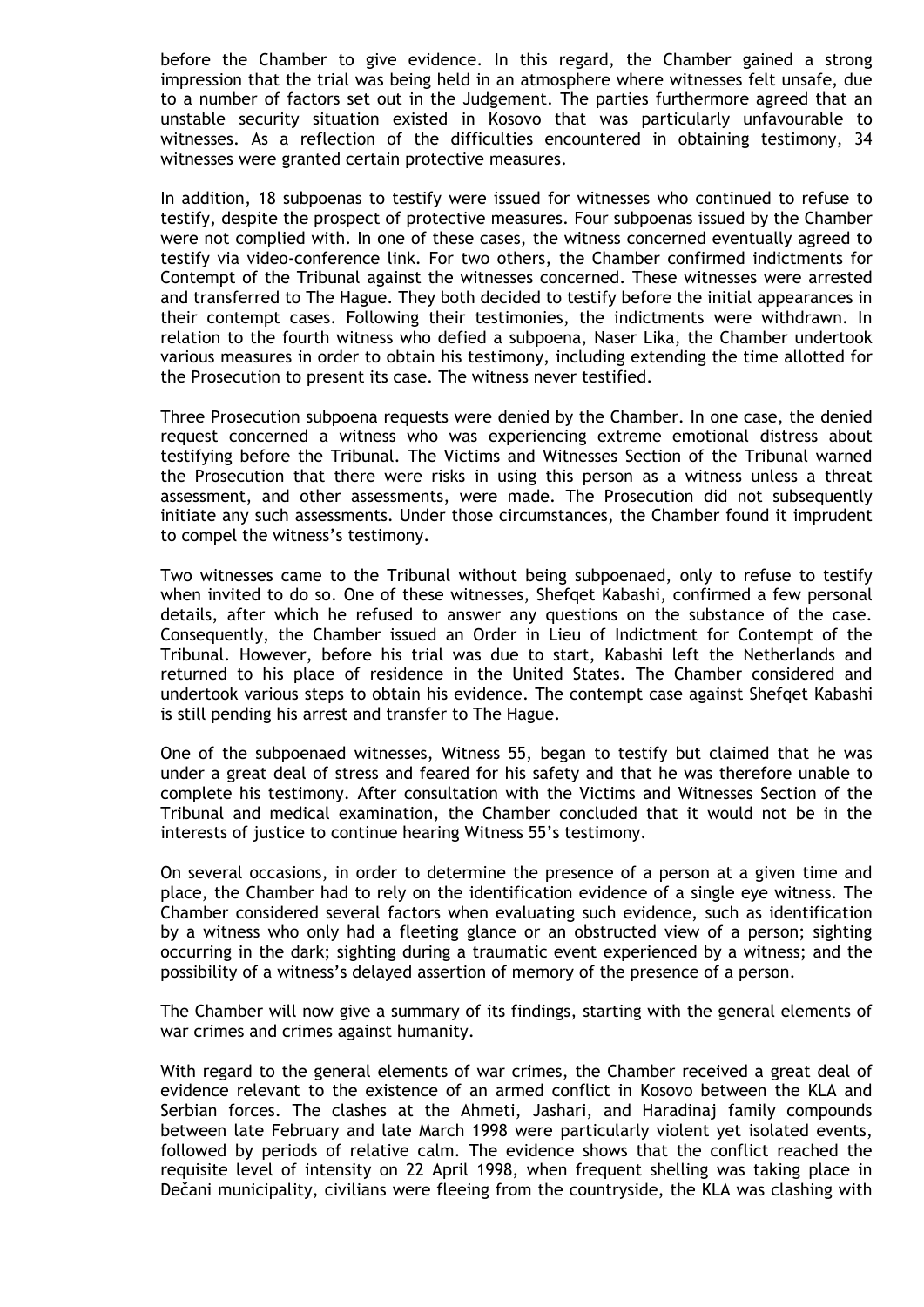Serbian forces, and the Yugoslav army was participating in combat and, on a large scale, deploying on the ground. By 22 April 1998, the KLA qualified as an organized armed group capable of entering into armed conflict with the Serbian forces. It had recruited many members or volunteers, provided training, and developed a rudimentary military structure. It controlled a considerable amount of territory, ran supply routes for obtaining weapons and other equipment, used guerrilla tactics, and issued communiqués in its name. On the basis of the evidence before it, the Chamber found that an armed conflict existed in Kosovo from and including 22 April 1998 onwards, that is to say before the material facts charged in each count of the Indictment, with the exception of Counts 3 and 4.

With regard to the general elements of crimes against humanity, the Prosecution alleges that there was a widespread or systematic attack by the KLA directed against part of the civilian population in the Dečani, Peć, Đakovica, Istok, and Klina municipalities of Kosovo. That part consisted of the Serb civilian population in these municipalities as well as civilians perceived to be collaborating with the Serbs or otherwise not supporting the KLA. The Prosecution's case with respect to the alleged attack was, to a large extent, based on the evidence adduced under individual counts. This evidence did not always allow the Chamber to conclude whether a crime was committed or whether the KLA was involved as alleged. The evidence on some of the other counts indicated that the victims may have been targeted primarily for reasons pertaining to them individually rather than as members of a civilian population under attack. These counts were not taken into consideration when determining whether there was an attack against a civilian population.

In addition to the evidence on individual counts in the Indictment, the Chamber heard some evidence relating to whether there was an attack against a civilian population. Much of this evidence concerned Serbs leaving their homes during the Indictment period. The Chamber is convinced that many Serbs left their homes out of fear of being deliberately attacked by the KLA, or out of a general fear of being caught up in the developing armed conflict, rather than because they were being directly targeted by the KLA. Indeed, Kosovar Albanians also fled from their homes during the indictment period. The Chamber could not, therefore, draw any general conclusion with regard to the alleged attack against a civilian population from the mere fact that many Serb civilians left their homes during this period. As for assaults against non-Albanians during the indictment period, the evidence was often insufficiently precise to conclude who was or were responsible for those assaults and whether they formed part of a larger attack against a civilian population.

The Chamber found that the ill-treatment, forcible transfer, and killing of Serb and Roma civilians, as well as Kosovar Albanian civilians perceived to be collaborators or to be unsupportive of the KLA, were not on a scale or of a frequency that would allow for a conclusion that there was an attack against a civilian population. As the general elements for crimes against humanity therefore have not been met, the Chamber will acquit all three Accused of all counts alleging crimes against humanity.

The Chamber will now address the charges of violations of the laws or customs of war. The Chamber heard evidence covering the alleged murder, torture, rape, and cruel treatment charged under 19 counts.

Having considered the evidence presented on individual counts of the Indictment, the Chamber found that a large number of alleged crimes were committed by KLA soldiers or persons affiliated with the KLA. These crimes included, in particular, the ill-treatment of persons detained in the Jablanica compound. The Chamber found that KLA soldiers in the compound, or persons affiliated with the KLA, severely beat Witness 6, Nenad Remištar, Pal Krasniqi, Skender Kuqi, Witness 3, three unidentified Montenegrin men, and one unidentified Bosnian man. The ill-treatment of these persons amounted to cruel treatment and, in several cases, torture. The Chamber also found that two of these individuals, Skender Kuqi and Pal Krasniqi, died as a result of the ill-treatment.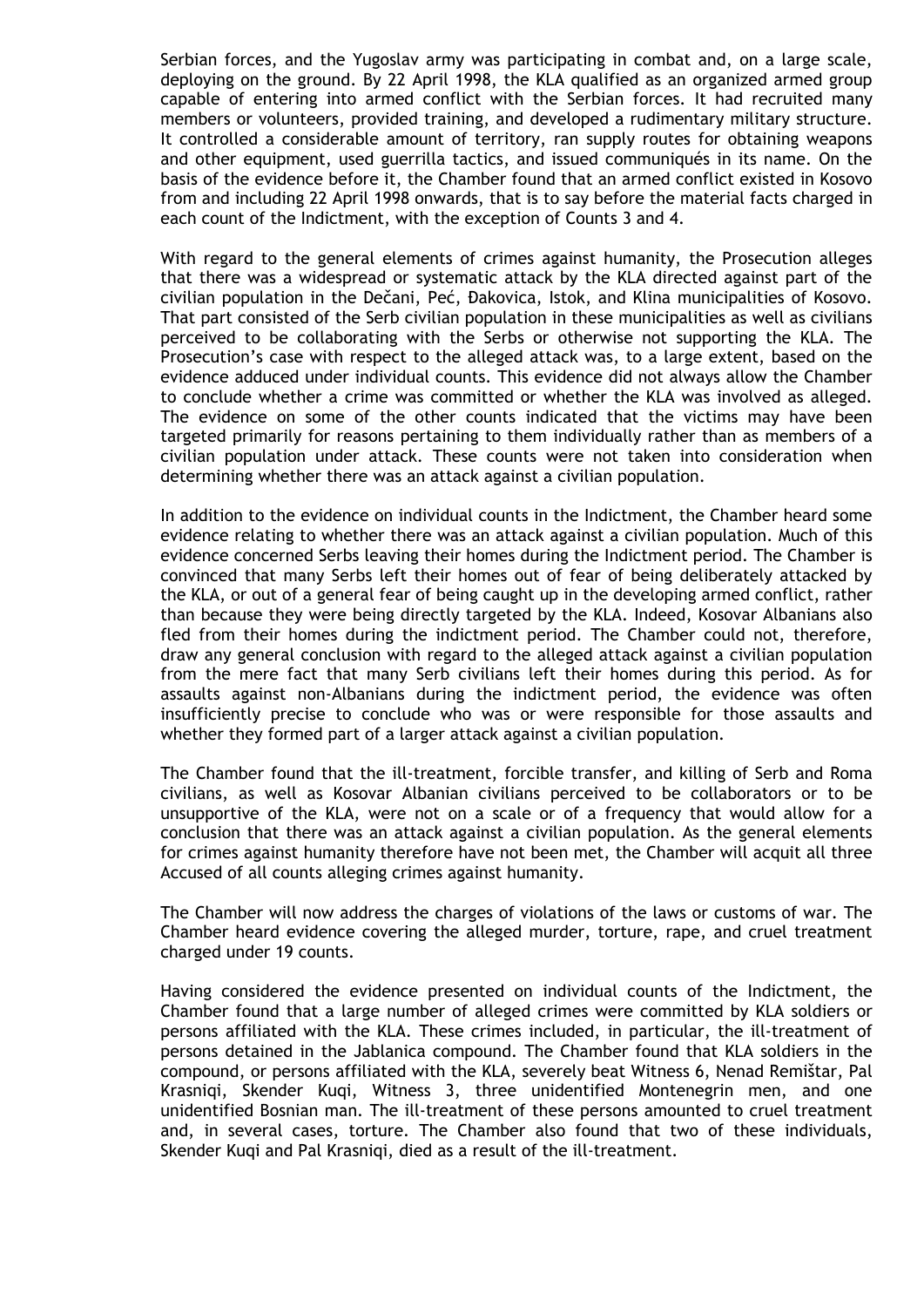The Chamber found that KLA soldiers interrogated and ill-treated Novak Stijović and Staniša Radošević outside Glođane in April 1998, after the two men had been stopped at a KLA checkpoint. The Chamber also found that a KLA soldier raped Witness 61 in the KLA headquarters in Rznić sometime in the summer of 1998. The ill-treatment of these persons amounted to both cruel treatment and torture.

The Prosecution had charged the three Accused with 30 murders where the victims' remains were found in the Radonjić canal area. The Chamber found, however, that only seven of these murders could be proven beyond a reasonable doubt and were committed by KLA soldiers. These were the murders of Zenun Gashi, Nurije Krasniqi, Istref Krasniqi, Sanije Balaj, and the mother and the two sisters of Witnesses 4 and 19.

The evidence presented with regard to the perpetrators and circumstances of the remaining alleged murders was vague, inconclusive, or non-existent. In relation to many of the victims, the Chamber received evidence merely about where and when they were last seen alive and about them being found dead in the Radonjić canal area. The victims were last seen alive at different locations in three municipalities over a period of five months. Many of them were last seen alive in areas which were under KLA control at the time. The control the KLA exercised over the Radonjić canal area was considerable but not complete in every respect during the indictment period. This raises the likelihood that the KLA abducted the victims and either killed them and deposited their bodies in the Radonjić canal area or took the victims to this area and executed them there.

The Chamber has considered the ballistics evidence which the Prosecution presented in support of its allegation that a weapon fired in the Radoniić canal area was also fired by the KLA on two other occasions, one of which was the clash at the Haradinaj family compound on 24 March 1998. Some imprecision in this evidence and the impossibility of verifying it led the Chamber to decide that it could not rely on this evidence. Furthermore, it could not have answered important questions such as who had fired that weapon, when it was fired in the Radonjić canal area, and what the chain of custody of that weapon had been.

For only one of the victims found in the Radonjić canal area, Sanije Balaj, the Chamber received extensive evidence about the perpetrators of and the circumstances surrounding the murder. The case of this victim demonstrated the level of caution with which the Chamber had to proceed when considering inferences as to responsibility merely on the basis of the disappearance or abduction of a person and the discovery of the remains of that person in the Radonjić canal area. On the face of it, all the elements appear to be present: an arrest by KLA soldiers; the inclusion of Sanije Balaj on what seems to have been a wanted list, used by those soldiers; transportation to, and interrogation in, a KLA headquarters; retrieval of the bodily remains in the Radonjić canal area; and forensic medical evidence of a violent death. At first sight this would make it among the strongest cases from which the Chamber could draw inferences about murders committed in KLA custody. However, in this case, the detailed evidence about the circumstances of Sanije Balaj's death revealed that the apparently obvious conclusion would have been the wrong conclusion. For example, the Chamber heard evidence that a KLA commander ordered Sanije Balaj's release. She was carrying a large amount of money, and the KLA soldier who murdered her was aware of this. Sanije Balaj was not killed on KLA premises or in the vicinity of the Radonjić canal area. Additionally, a number of witnesses testified about a KLA investigation into the murder. Considering all the evidence with regard to this murder, the Chamber found that a reasonable alternative to KLA involvement as charged in the murder was that Sanije Balaj could have been targeted by people who were not acting under the direction of or in pursuit of the policies of the KLA, and that she may not have been killed while in the custody of the KLA.

The Chamber received less evidence for most of the other alleged murders where the victims' remains were found in the Radonjić canal area. In some instances, nothing was known about the circumstances in which the victim disappeared. Some remains found in the Radonjić canal area were not identified. Even those murders for which the Chamber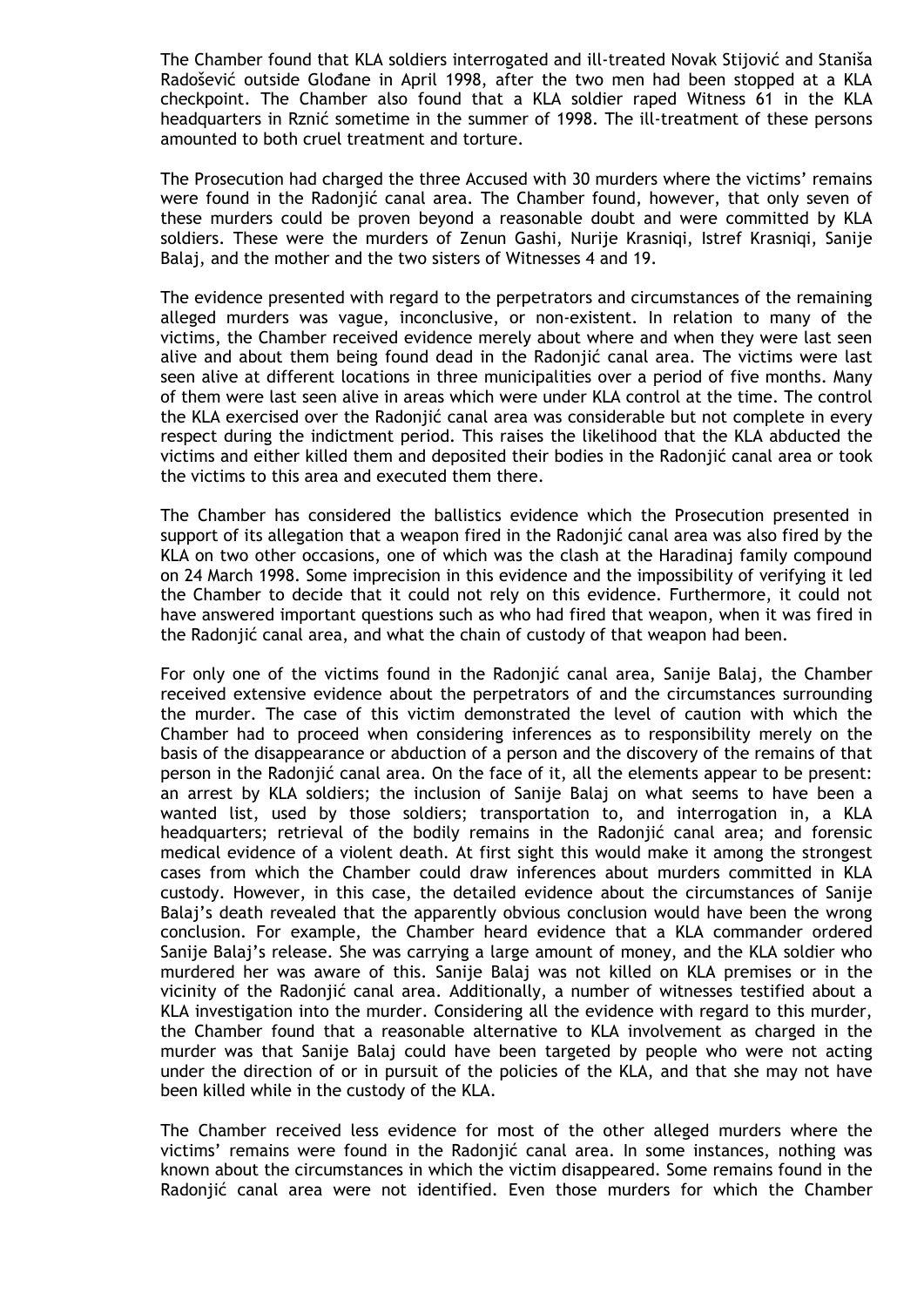received ample evidence could not consistently be attributed to the KLA. Consequently, the Chamber could not draw conclusions of a more general nature from the fact that victims were found in the Radonjić canal area, as to who committed the killing and with which group, if any, the perpetrator was affiliated.

In conclusion, the Chamber found that KLA soldiers committed acts of cruel treatment, torture, rape, and murder as charged in:

- Count 6,
- Count 14,
- Count 20,
- Count 22, but only with regard to the murder of Nurije and Istref Krasniqi and the murder of Sanije Balaj,
- Count 28,
- Count 30,
- Count 32, and
- Counts 36 and 37, but only with regard to Witness 61.

As mentioned, the Prosecution charged all three Accused with these crimes as participants in a joint criminal enterprise. The objective of this alleged joint criminal enterprise was to consolidate total KLA control over the Dukagjin area by the unlawful removal and mistreatment of Serb civilians, and by the mistreatment of Kosovar Albanian and Kosovar Roma civilians, and other civilians, who were, or were perceived to have been, collaborators with the Serbian forces or otherwise not supporting the KLA.

The Prosecution presented little direct evidence with regard to the alleged common criminal objective. The Prosecution instead asked the Chamber to infer from circumstantial evidence, principally from evidence on crimes committed by KLA soldiers, that there existed a joint criminal enterprise. With regard to the murder of Sanije Balaj, the Chamber concluded, as mentioned previously, that there existed reasonable alternatives to the Prosecution's theory.

Although the events in the Jablanica compound appear to indicate that crimes committed there were carried out in a systematic way, the Chamber nevertheless found that the evidence before it was insufficient to infer the existence of the common criminal objective, which one or more of the Accused shared with other participants in the alleged joint criminal enterprise.

In conclusion, considering both the direct and the circumstantial evidence, the Chamber was not convinced beyond a reasonable doubt that the three Accused participated in a joint criminal enterprise, as charged.

All the Accused were charged, in the alternative, with having committed, planned, instigated, ordered, or aided and abetted many of the crimes.

For only two of the Counts, the Chamber received sufficient evidence to be convinced beyond a reasonable doubt as to the individual criminal responsibility of one of the Accused, Lahi Brahimaj. The Chamber will now give a summary of its findings for these counts.

Under Count 28, the Prosecution alleged that on or about 13 June 1998, KLA soldiers arrested Witness 6 after searching his car and finding a gun. According to the Indictment, Witness 6 was subsequently detained at the Jablanica compound where he was regularly beaten by KLA soldiers, including Lahi Brahimaj.

Based on the evidence presented, the Chamber is convinced that Witness 6 was detained at the Jablanica compound for around six weeks, starting on or about 13 June 1998. During approximately the first four of these weeks he was regularly beaten by KLA soldiers causing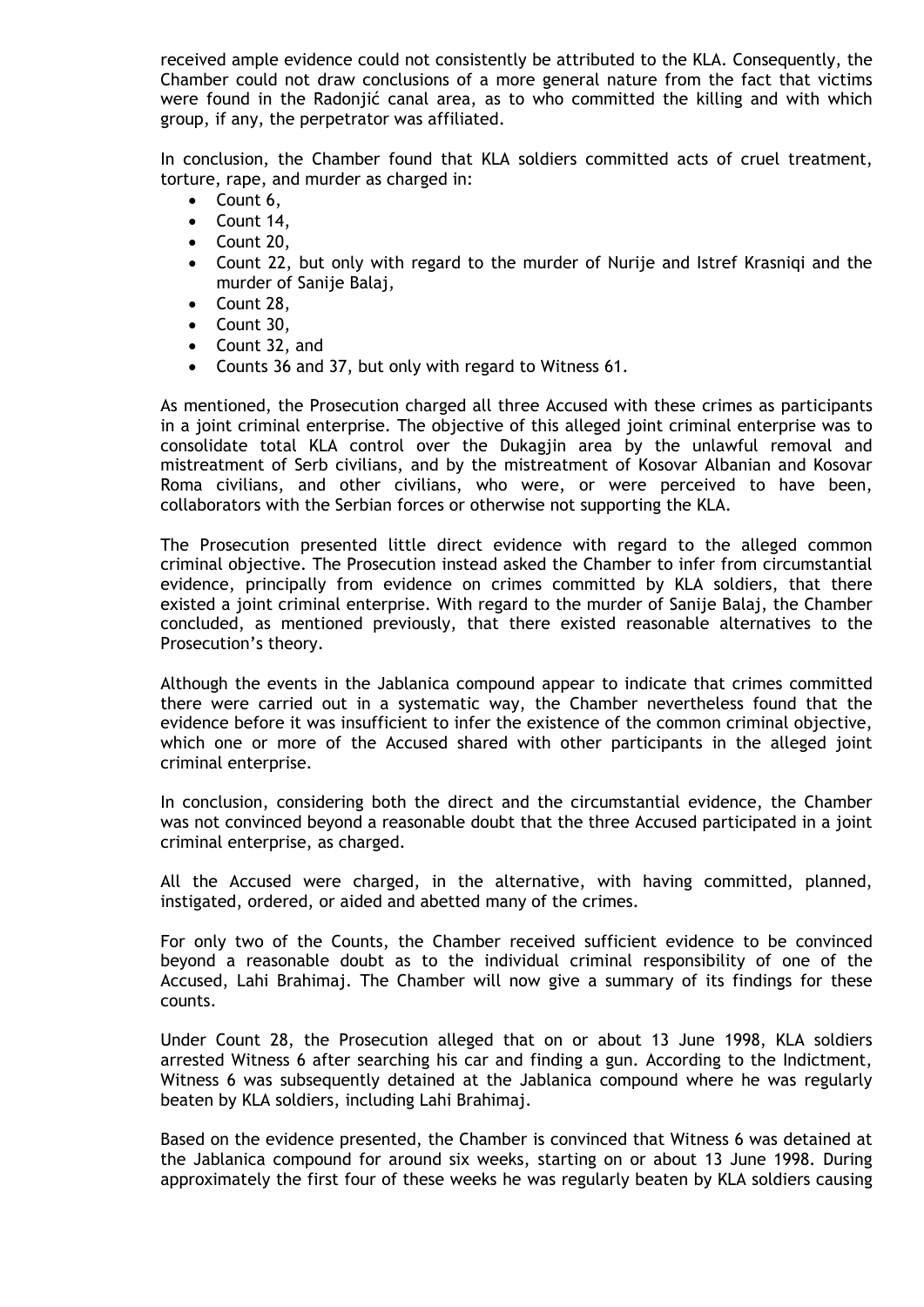serious physical suffering and injury, and resulting in lasting physical consequences. Additionally, Witness 7 and Witness 16 testified that a commander at the compound told them that Witness 6 had been convicted or sentenced. The commander spoke angrily against President Rugova and those who did not fight. Witness 6 himself testified that when he was released, he received a written decision from Nazmi Brahimaj stating that if Witness 6 repeated his mistake, he would be prosecuted. On the basis of this evidence, the Chamber is convinced that KLA soldiers mistreated Witness 6 to punish him. For this reason, the Chamber concludes that Witness 6 was a victim of cruel treatment and torture committed by KLA soldiers or persons affiliated with the KLA.

Witness 6 testified that Lahi Brahimaj participated in some of his beatings, and was sometimes present while others beat him. Witness 6 also testified that Lahi Brahimaj was among those who accused him of associating with and spying for the Serbs. Witness 6 had ample opportunity to observe Lahi Brahimaj throughout the approximately four weeks during which he was beaten. Furthermore, Witness 6 testified that, during the following couple of weeks, he repeatedly observed Lahi Brahimaj at the Jablanica compound. Witness 6 heard others address him as Lahi or Maxhup, and learned that Maxhup was Lahi Brahimaj's nickname. Witness 6 later recognized Lahi Brahimaj on a Prosecution photo board. Based on the evidence as a whole, the Chamber is therefore convinced that Lahi Brahimaj personally participated in the cruel treatment and torture of Witness 6, and concludes that he should be convicted for having committed these crimes.

Under Count 32, the Prosecution alleged that in July 1998, Witness 3 was detained at the Jablanica KLA headquarters and submitted to severe beatings by the KLA.

The Chamber is convinced that Witness 3 was subject to beatings by KLA soldiers or persons affiliated with the KLA, which caused him serious physical suffering, and that the perpetrators intended to cause such suffering. The Chamber is also convinced that the beatings of Witness 3 were aimed at punishing him for withholding a weapon, and discriminating against him on the basis of his perceived ties to the Serbs. For these reasons, the Chamber is convinced beyond a reasonable doubt that KLA soldiers or persons affiliated with the KLA committed cruel treatment and torture against Witness 3.

Furthermore, the evidence establishes beyond a reasonable doubt that Lahi Brahimaj left Witness 3 in a room in the Jablanica compound in which KLA soldiers, or persons affiliated with the KLA, arrived shortly thereafter and beat Witness 3 with baseball bats. The evidence also established beyond a reasonable doubt that, on another occasion, Lahi Brahimaj interrogated Witness 3, accusing him of supporting the Serbian police and withholding an automatic weapon. During this same occasion Lahi Brahimaj told two women who were present and dressed in black uniforms, to practice on him. These women then beat Witness 3.

The Chamber found that Lahi Brahimaj's role in the interrogations, as well as his position of authority, established his intent to inflict serious physical suffering on Witness 3 for the purpose of punishing him for withholding a weapon, and discriminating against him on the basis of his perceived ties to the Serbs. For these reasons the Chamber concludes that Lahi Brahimaj should be convicted of having committed cruel treatment and torture under Count 32.

For the other crimes committed under Counts 6, 20, 30, 36 and 37, the Chamber found that insufficient evidence was advanced by the Prosecution to hold any of the Accused criminally liable.

Count 14 charged Idriz Balaj with committing, planning, instigating, or aiding and abetting the commission of the murders of the mother and the two sisters of Witnesses 4 and 19. The majority found that there was no evidence that he knowingly contributed to or facilitated the commission of any of the murders, noting in particular the absence of evidence that he was aware at that time that these murders were or would be committed. Judge Höpfel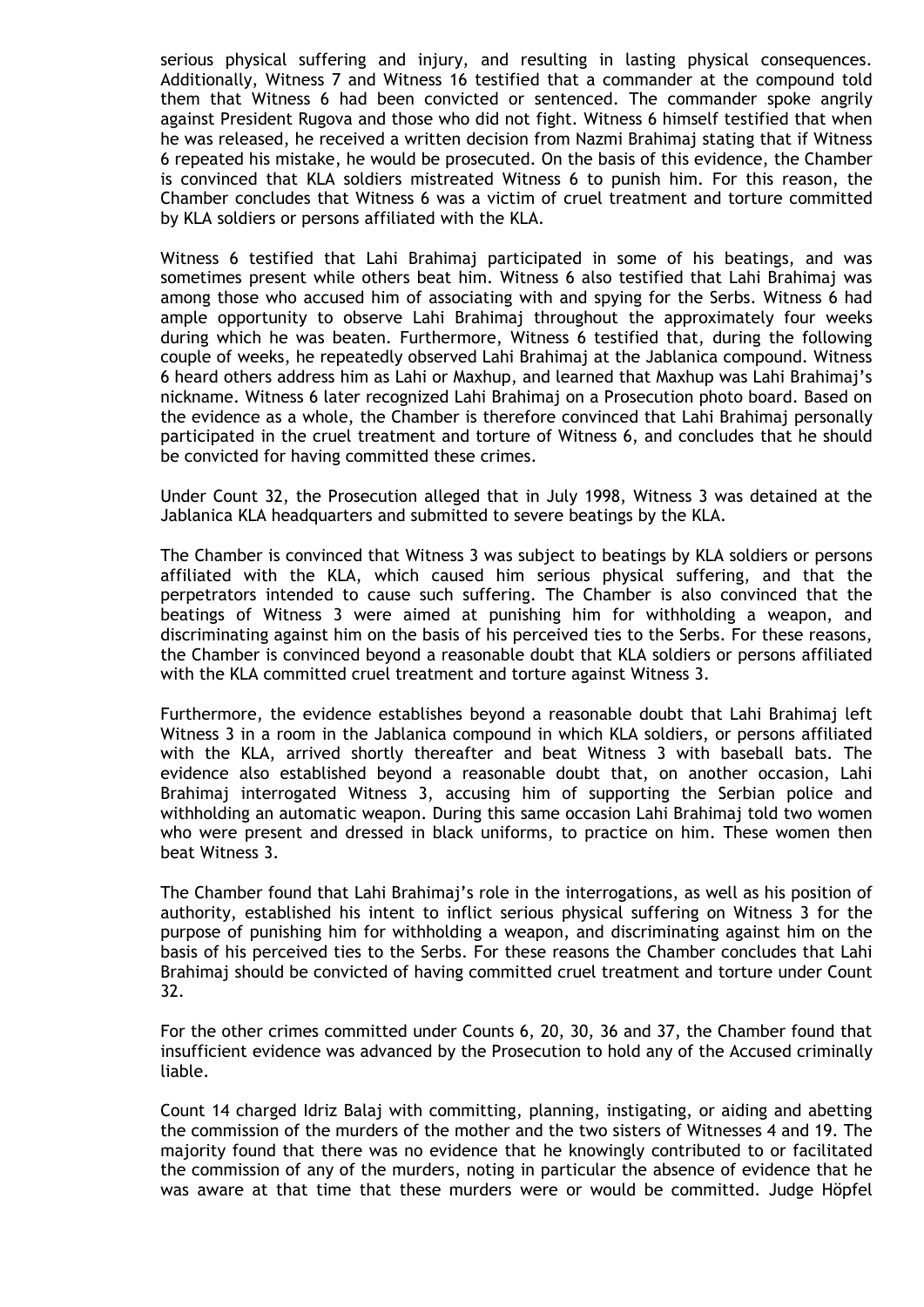dissents as to Idriz Balaj's criminal liability for aiding and abetting the commission of the murder of sister "S".

Having summarised its findings, the Chamber will now give its verdict.

Mr Haradinaj, will you please stand.

For the reasons summarised above, this Chamber, having considered all of the evidence and the arguments of the Parties, the Statute and the Rules, and based upon the factual and legal findings as determined in the Judgement, finds you **not** guilty and therefore acquits you of all Counts against you in the Indictment. The Chamber orders that you be immediately released from the United Nations Detention Unit, after the necessary practical arrangements are made.

You may be seated.

Mr Balaj, will you please stand.

For the reasons summarised above, having considered all of the evidence and the arguments of the Parties, the Statute and the Rules, and based upon the factual and legal findings as determined in the Judgement, the majority finds you **not** guilty, Judge Höpfel dissenting, and therefore acquits you of all Counts against you in the Indictment. The Chamber orders that you be released from the United Nations Detention Unit after the necessary practical arrangements are made for your transfer to the authorities competent for the enforcement of the sentence you were serving at the time of your transfer to the seat of the Tribunal.

You may be seated.

Mr Brahimaj, will you please stand.

For the reasons summarised above, this Chamber, having considered all of the evidence and the arguments of the Parties, the Statute and the Rules, and based upon the factual and legal findings as determined in the Judgement, finds you **guilty** of the following charges:

Under Count 28, cruel treatment and torture as violations of the laws or customs of war, under Article 3 of the Statute, committed against Witness 6.

Under Count 32, cruel treatment and torture as violations of the laws or customs of war, under Article 3 of the Statute, to the extent the crimes were committed against Witness 3.

Your responsibility for the above crimes is pursuant to Article 7(1) of the Tribunal's Statute. The Chamber finds you not guilty of the remaining charges in the Indictment.

With respect to sentencing, the Chamber considered the inherent seriousness of the crimes of which you have been convicted, that you participated directly in their commission, and that you held high-ranking positions in the KLA. The Chamber also considered the vulnerability of the victims and the physical and mental trauma they suffered. It furthermore considered how, upon learning that one of his co-detainees had died following ill-treatment, Witness 6 must have feared for his life. That said, the Chamber considered that your voluntary surrender to the Tribunal and your family situation were mitigating circumstances.

For having committed these crimes, we sentence you, Mr Brahimaj, to a single sentence of **6** years imprisonment.

You are entitled to credit for the period of time you have been in custody, which amounts to 1,109 days.